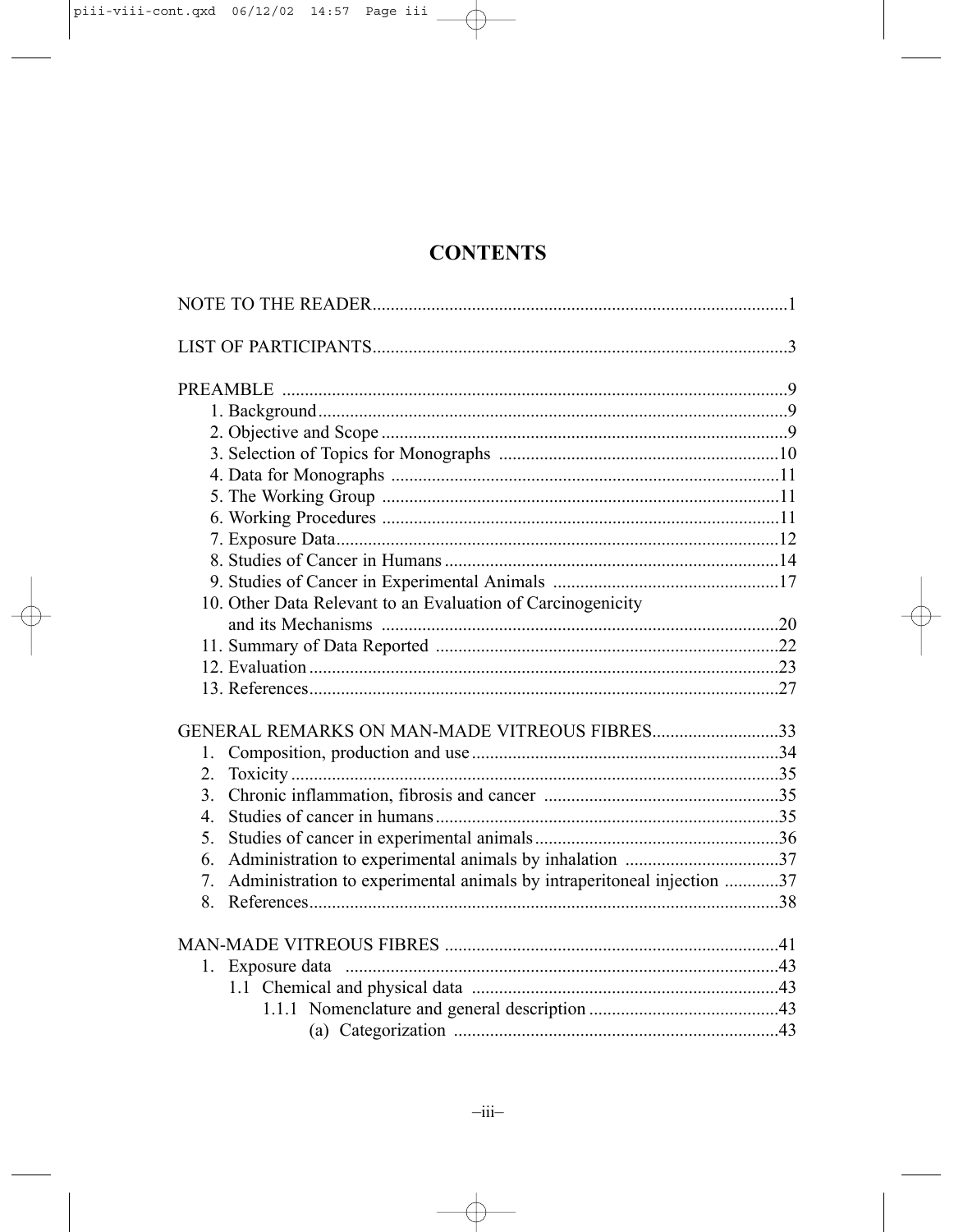|          | (i)                                                     |  |
|----------|---------------------------------------------------------|--|
|          | (ii)                                                    |  |
|          |                                                         |  |
|          |                                                         |  |
|          |                                                         |  |
|          | (b)                                                     |  |
|          | (i)                                                     |  |
|          | (ii)                                                    |  |
|          |                                                         |  |
|          |                                                         |  |
|          |                                                         |  |
|          |                                                         |  |
|          |                                                         |  |
|          |                                                         |  |
|          |                                                         |  |
|          |                                                         |  |
|          | (i)                                                     |  |
|          |                                                         |  |
|          |                                                         |  |
|          |                                                         |  |
|          |                                                         |  |
|          |                                                         |  |
|          |                                                         |  |
|          |                                                         |  |
|          |                                                         |  |
|          |                                                         |  |
|          |                                                         |  |
|          |                                                         |  |
|          |                                                         |  |
|          |                                                         |  |
|          |                                                         |  |
|          |                                                         |  |
|          |                                                         |  |
|          |                                                         |  |
|          |                                                         |  |
| 1.3 Uses |                                                         |  |
| 1.3.1    |                                                         |  |
|          |                                                         |  |
|          | (a) Thermal and acoustic insulation, fire protection 76 |  |
|          |                                                         |  |
|          |                                                         |  |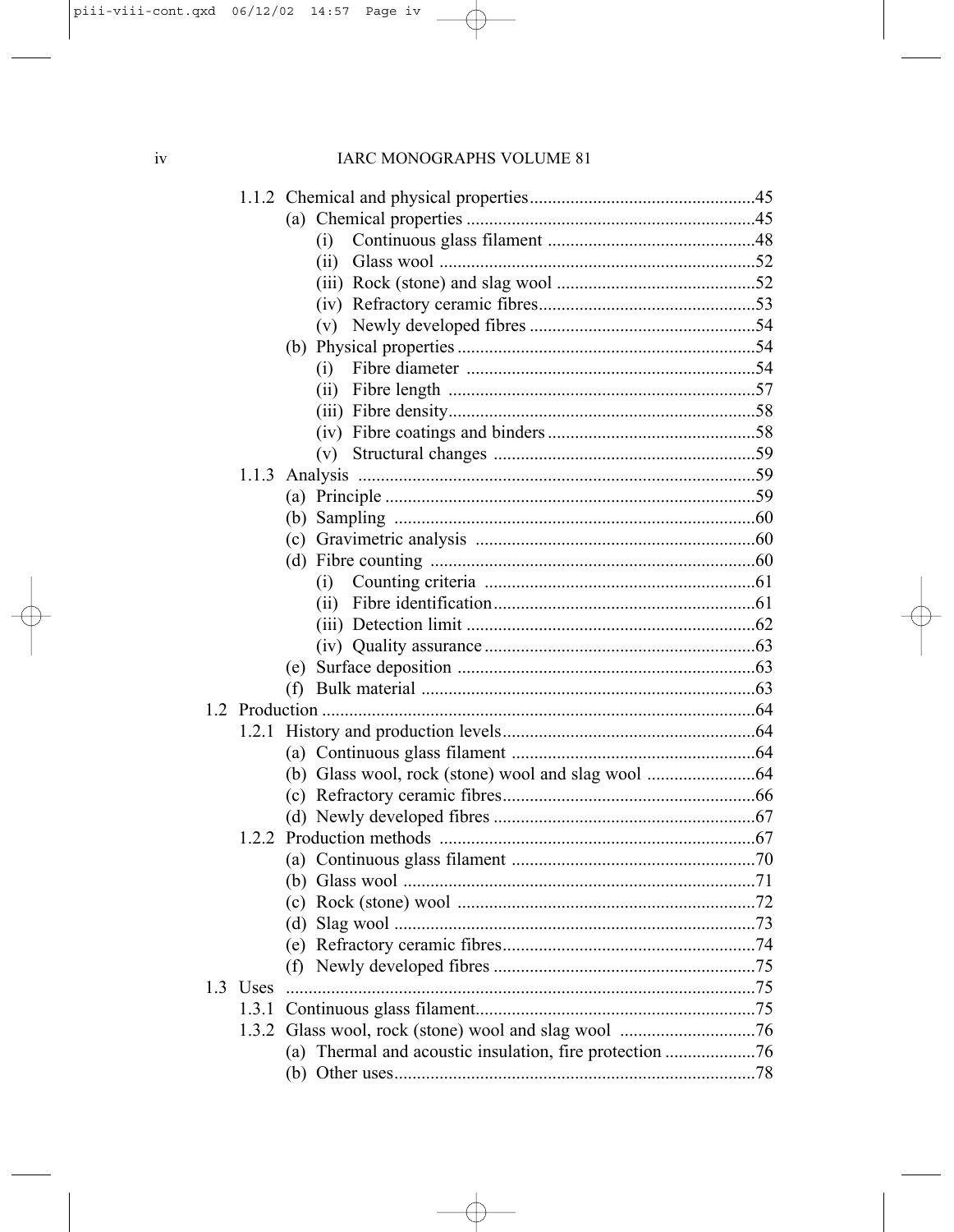## CONTENTS v

|                | (i)                                                              |  |
|----------------|------------------------------------------------------------------|--|
|                | (ii)                                                             |  |
|                |                                                                  |  |
|                | (b) Exposure to compounds other than MMVFs in production         |  |
|                |                                                                  |  |
|                | (c) Exposure of workers during the installation and removal of   |  |
|                |                                                                  |  |
|                | (d) Exposure in residential, commercial and public buildings 122 |  |
|                |                                                                  |  |
|                |                                                                  |  |
| 2 <sub>1</sub> |                                                                  |  |
|                |                                                                  |  |
|                | 2.1.1 United States University of Pittsburgh cohort 140          |  |
|                |                                                                  |  |
|                |                                                                  |  |
|                |                                                                  |  |
|                |                                                                  |  |
|                |                                                                  |  |
|                |                                                                  |  |
|                |                                                                  |  |
|                | (a) United States University of Pittsburgh cohort148             |  |
|                |                                                                  |  |
|                | (c) United States Georgetown University cohort 152               |  |
|                |                                                                  |  |
|                |                                                                  |  |
|                |                                                                  |  |
|                | (a) United States University of Pittsburgh cohort154             |  |
|                |                                                                  |  |
|                |                                                                  |  |
|                |                                                                  |  |
|                |                                                                  |  |
|                |                                                                  |  |
|                |                                                                  |  |
|                |                                                                  |  |
|                |                                                                  |  |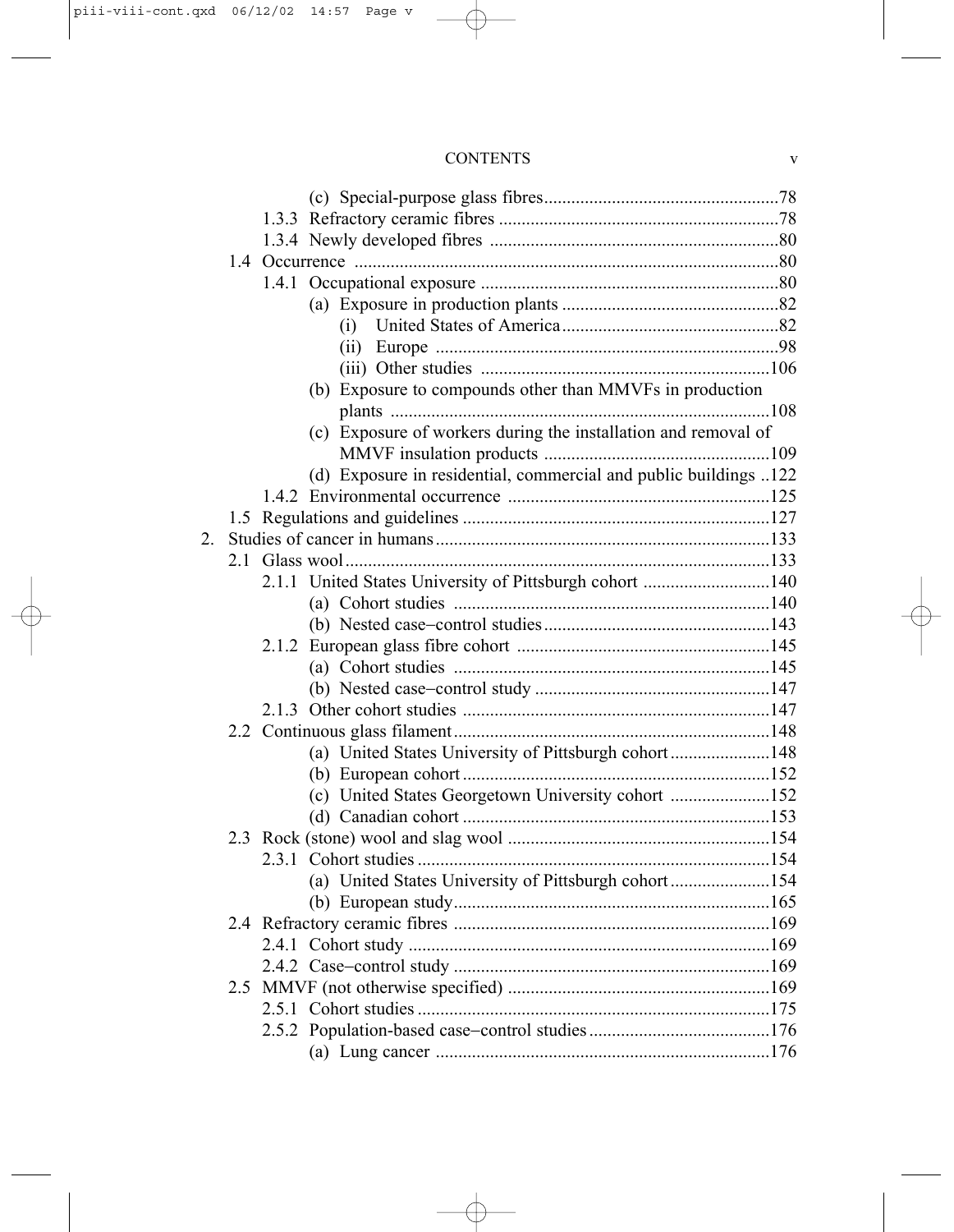#### IARC MONOGRAPHS VOLUME 81

|    |     | (c) Cancer at sites other than the lung and pleura178 |      |
|----|-----|-------------------------------------------------------|------|
|    |     |                                                       |      |
| 3. |     |                                                       |      |
|    |     |                                                       |      |
|    |     |                                                       |      |
|    |     |                                                       |      |
|    |     |                                                       |      |
|    |     |                                                       |      |
|    |     |                                                       |      |
|    |     |                                                       |      |
|    |     |                                                       |      |
|    |     |                                                       |      |
|    |     |                                                       |      |
|    |     |                                                       |      |
|    |     |                                                       |      |
|    |     |                                                       |      |
|    |     |                                                       |      |
|    |     |                                                       |      |
|    |     |                                                       |      |
|    |     |                                                       |      |
|    |     |                                                       |      |
|    |     |                                                       |      |
|    |     |                                                       |      |
|    |     |                                                       |      |
|    |     |                                                       |      |
|    |     |                                                       |      |
|    |     |                                                       |      |
|    |     |                                                       |      |
|    |     |                                                       |      |
|    |     |                                                       |      |
|    |     |                                                       |      |
|    | 3.5 |                                                       |      |
|    |     |                                                       |      |
|    |     |                                                       | 224  |
|    |     |                                                       |      |
|    |     |                                                       |      |
|    |     |                                                       |      |
|    |     |                                                       | .226 |
|    |     |                                                       | 226  |
|    |     |                                                       |      |
|    |     |                                                       |      |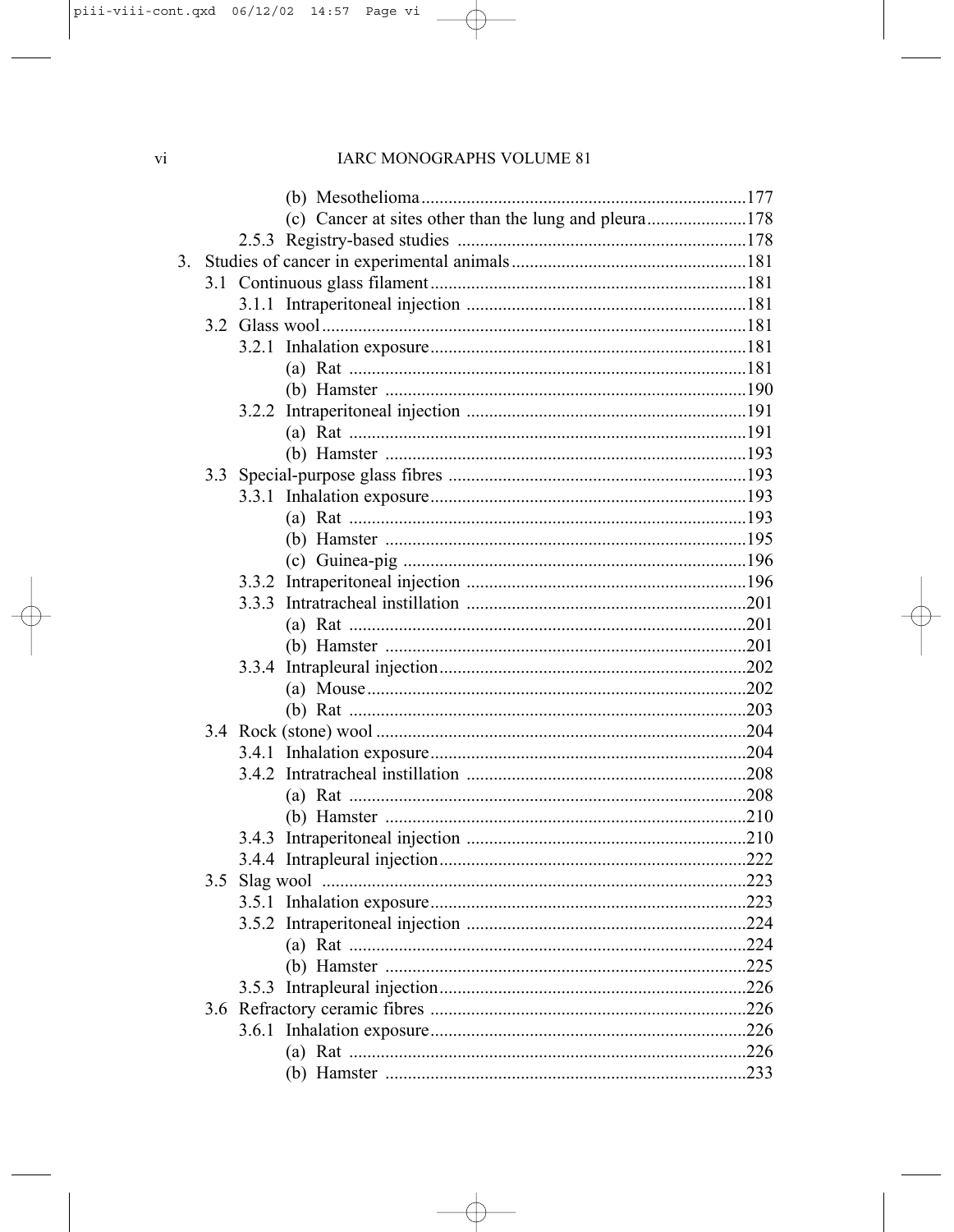| <b>CONTENTS</b> |  |
|-----------------|--|

| 4 | Other data relevant to an evaluation of carcinogenicity        |  |
|---|----------------------------------------------------------------|--|
|   |                                                                |  |
|   |                                                                |  |
|   |                                                                |  |
|   |                                                                |  |
|   |                                                                |  |
|   |                                                                |  |
|   | 4.1.3 Fibre biopersistence, concepts and definition 255        |  |
|   |                                                                |  |
|   |                                                                |  |
|   |                                                                |  |
|   |                                                                |  |
|   | (i)                                                            |  |
|   |                                                                |  |
|   | (iii) Relationship between in-vivo retention of fibres,        |  |
|   | in-vitro dissolution rates and fibre composition 268           |  |
|   |                                                                |  |
|   |                                                                |  |
|   |                                                                |  |
|   | 4.2.1 Adverse health effects other than respiratory cancer 272 |  |
|   |                                                                |  |
|   |                                                                |  |
|   | (i)                                                            |  |
|   |                                                                |  |
|   | (iii) Symptoms and changes in lung function282                 |  |
|   |                                                                |  |
|   |                                                                |  |
|   |                                                                |  |
|   |                                                                |  |
|   |                                                                |  |
|   |                                                                |  |
|   |                                                                |  |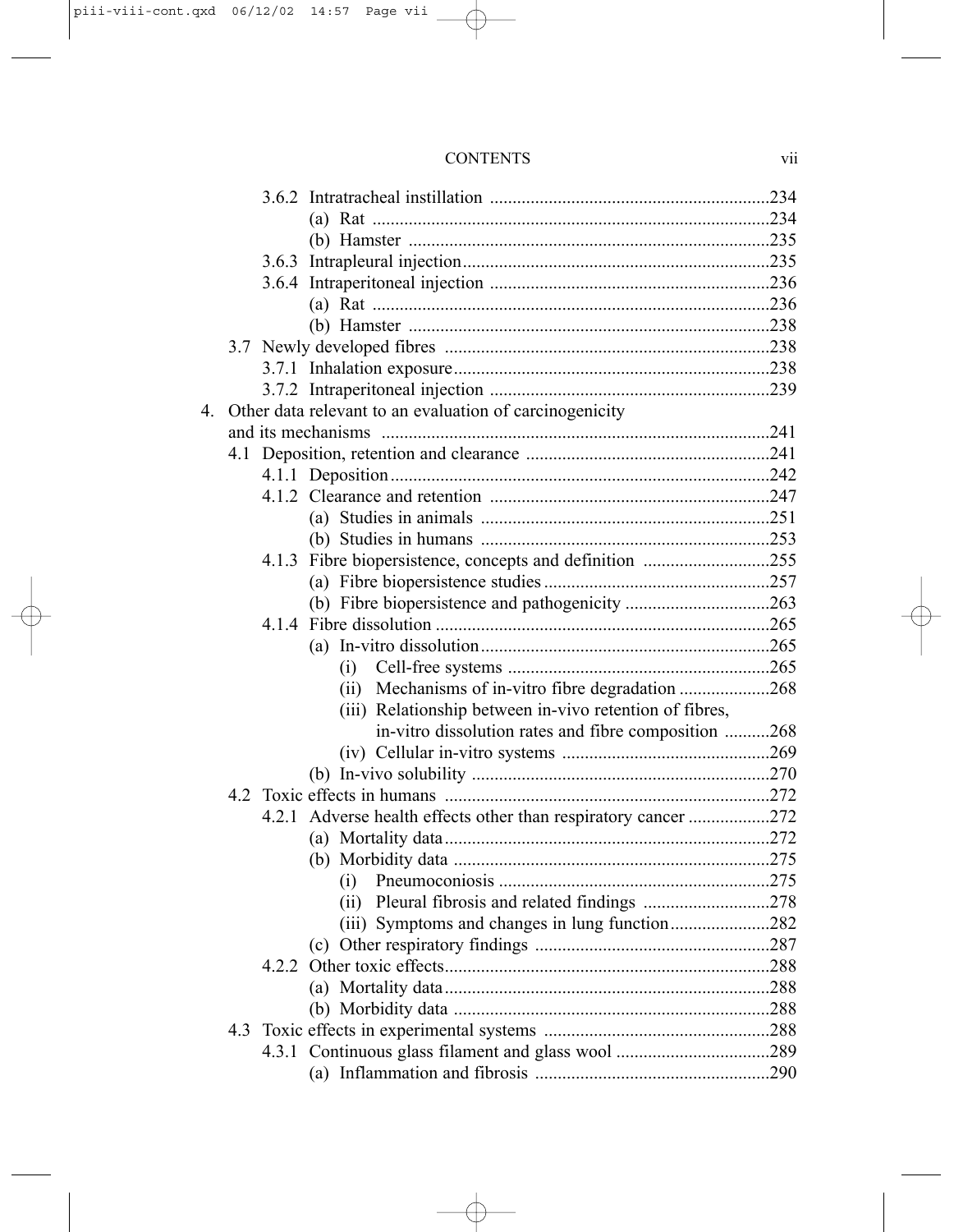### IARC MONOGRAPHS VOLUME 81

| 4.4.2 Rock (stone) wool, slag wool and refractory ceramic fibres 306 |  |
|----------------------------------------------------------------------|--|
|                                                                      |  |
|                                                                      |  |
|                                                                      |  |
|                                                                      |  |
|                                                                      |  |
|                                                                      |  |
|                                                                      |  |
|                                                                      |  |
|                                                                      |  |
|                                                                      |  |
|                                                                      |  |
|                                                                      |  |
| 6                                                                    |  |
|                                                                      |  |
|                                                                      |  |
|                                                                      |  |
| SUPPLEMENTARY CORRIGENDUM TO VOLUMES 1-80383                         |  |
| CUMULATIVE INDEX TO THE MONOGRAPHS SERIES 385                        |  |